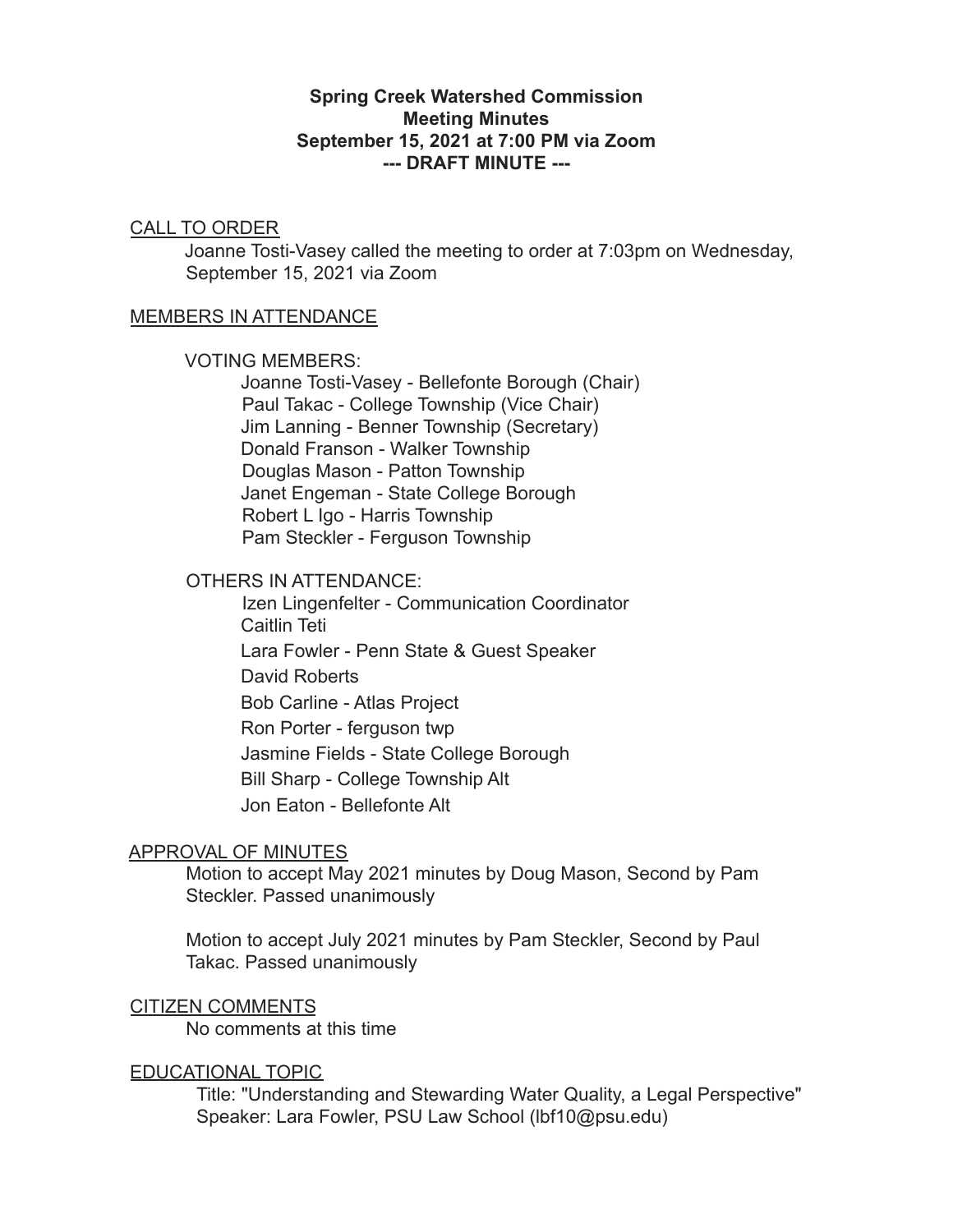### Funding Source Document <https://water4ag.psu.edu/files/2021/07/Fowler-Webinar-Brief-Final.pdf>

### OLD BUSINESS

One Water Report: Powerpoint Presentation Status - Paul Takac Link to presentation **<https://www.youtube.com/watch?v=oh1pXG75kQg>**

> Paul stated that we need 7 of the 12 municipalities to move forward. Currently have 6 approvals. Halfmoon Twp, Harris Twp, College Twp, Patton Twp, Ferguson Twp, and Walker Twp. On the agenda for October 18th for State College Borough.

Request for response to letter from Bellefonte Water Authority re One Water Plan Resolution

Paul Takac read from a letter that was received from Bellefonte Borough in regards to the One Water Plan.

> *There is skepticism related to the Commissions' true intentions now and in future phases. The Bellefonte Borough Authority is opposed to any additional entities having a say, legal standing or authority over any decisions related to who gets water, how much and at what cost. Skepticism was heightened following the heavily politicized potential water sales in Spring Township to the Nestle company that took place prior to the "One Water Plan" idea. In an effort to reduce skepticism, the Bellefonte Borough Authority is requesting that the Commission and all participating municipalities approve a resolution that clearly states "the Commission in no way now or in the future, is intending to have any legal standing or authority in any Centre County water system's operations, contract sales, consumptive uses, daily withdrawals, ect. The Commission is only a planning organization now and in the future"*

Short discussion took place in regards to this letter. Jim Lanning made a motion to have Paul Takac and Bill Sharp develop a response based on the conversation discussed, second by Doug Mason. Passed unanimously.

Caitlin Teti Master's Project Plan:

Caitlin gave an update on her masters degree project in regards to the One Water Plan. Created a toolkit for SCWC to do a stakeholder analysis survey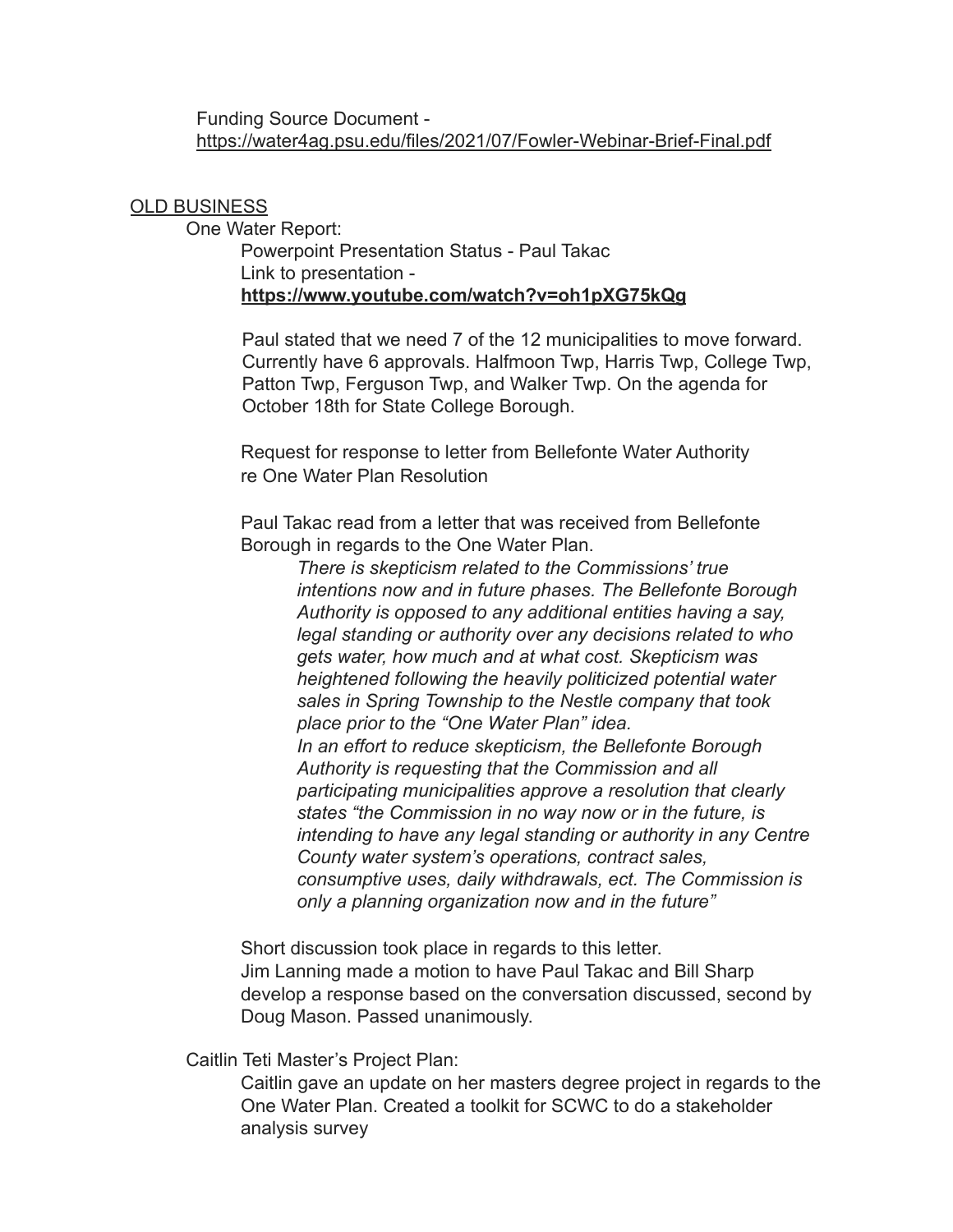Planning on presenting the full presentation at the November meeting.

Title: Moving the "One Water Plan" Forward: Collecting Vital Data through a Stakeholder Analysis for the Spring Creek Watershed Commission's Integrated Watershed Management Plan

Atlas Project: Bob Carline

Currently working on 'Art in the Watershed' and planning to have that up and active very soon.

Award Proposal from the Atlas Workgroup is still in the information stage. Should have a proposal by the next meeting.

Education Committee:

Educational Topics for 2021

November 17 – Clearwater Conservancy – Riparian Buffers of Clearwater Conservancy

New Committee for 2022 Doug Mason - Chair Jasmine Fields Terry Melton

SCWC Facebook Page:

Izen Lingenfelter gave a brief update on the status of the Facebook page and reminded people in attendance to have their townships like and follow the page.

Microplastic Pollution in the Spring Creek Watershed:

Presentation by Jasmine Fields on possible educational solutions tabled to July

Invoicing Municipalities for memberships in 2022:

Short discussion took place on the population numbers and which numbers to use for 2022 billing.

Paul Takac made the motion to invoice municipalities using the 2020 census if available and the 2010 census if not, second by Rober Igo. Passed unanimously.

## NEW BUSINESS

PFAS contamination of Spring Creek and Bald Eagle Creek Dave Roberts gave a brief presentation on PFAS and will be doing a follow up presentation at the January 2022 meeting.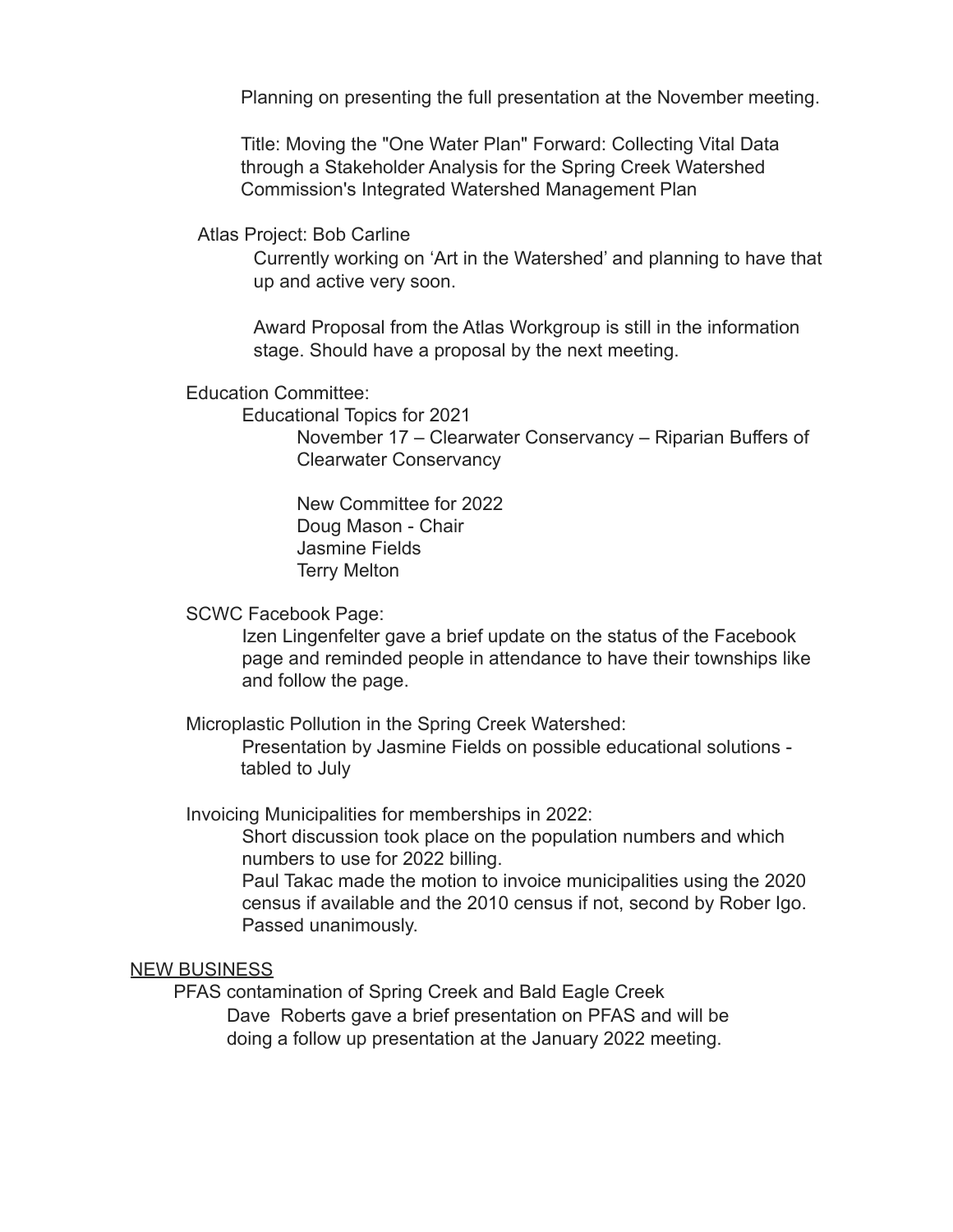# **FINANCIALS**

Presented by Bill Sharp

Memberships received for 2021: Bellefonte Borough, State College Borough, Benner Township, Halfmoon Township, Patton Township, Potter Township, Spring Township

|                               | <b>DEBIT</b> | <b>CREDIT</b> | <b>BALANCE</b> |
|-------------------------------|--------------|---------------|----------------|
| <b>PROJECT</b><br><b>FUND</b> | \$0.00       | \$0.00        | \$2,150.63     |
| l GENERAL<br><b>FUND</b>      | \$1,900      | \$0.00        | \$25,989.64    |

Note: the debit is a docketed estimate of expenses and is pending final approval.

#### July 2021

|                               | <b>DEBIT</b> | <b>CREDIT</b> | <b>BALANCE</b> |
|-------------------------------|--------------|---------------|----------------|
| <b>PROJECT</b><br><b>FUND</b> | \$0.00       | \$0.00        | \$2,150.63     |
| <b>GENERAL</b><br><b>FUND</b> | \$0.00       | \$25.00       | \$26,014.64    |

## August 2021

|                               | <b>DEBIT</b> | <b>CREDIT</b> | <b>BALANCE</b> |
|-------------------------------|--------------|---------------|----------------|
| <b>PROJECT</b><br><b>FUND</b> | \$0.00       | \$0.00        | \$2,150.63     |
| <b>GENERAL</b><br><b>FUND</b> | \$0.00       | \$25.00       | \$26,014.64    |

# ONCE AROUND THE WATERSHED

Pam Steckler - Ferguson Twp - discussed their stormwater mgt utility fee Paul Takac - College Township - no update Bill sharp - utility work and spring creek park plan Jim Lanning - Benner Township Alt - received letter from sierra club Jon Eaton - nice event under the light Joanne Tosti-Vasey - Bellefonte Borough - Gamble Mill is now open